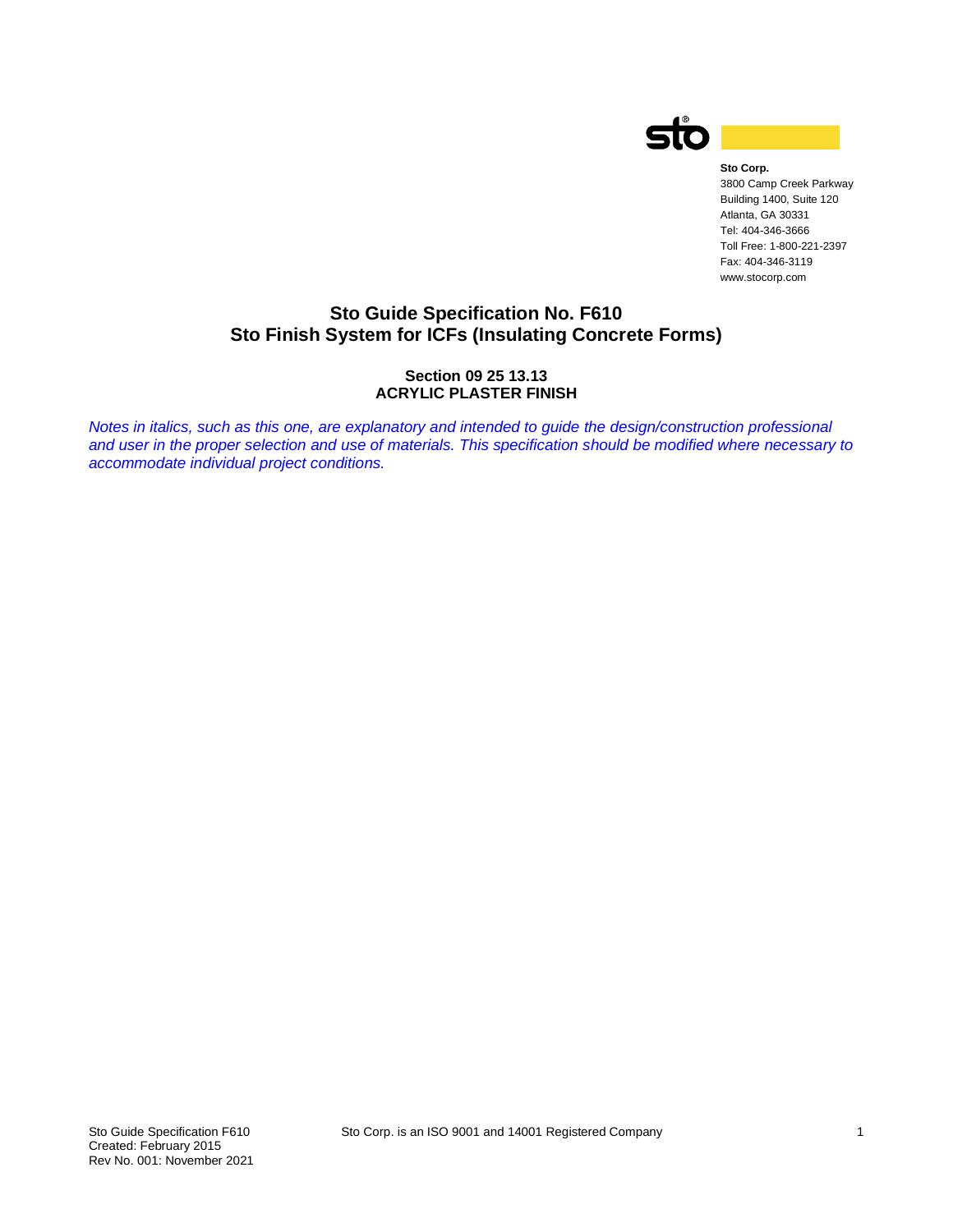

# **Table of Contents**

| 1.1               |  |
|-------------------|--|
| 1.2               |  |
| 1.3               |  |
| 1.4               |  |
| 1.5               |  |
| 1.6               |  |
| <b>PART 2</b>     |  |
| PART <sub>3</sub> |  |
| 3.1               |  |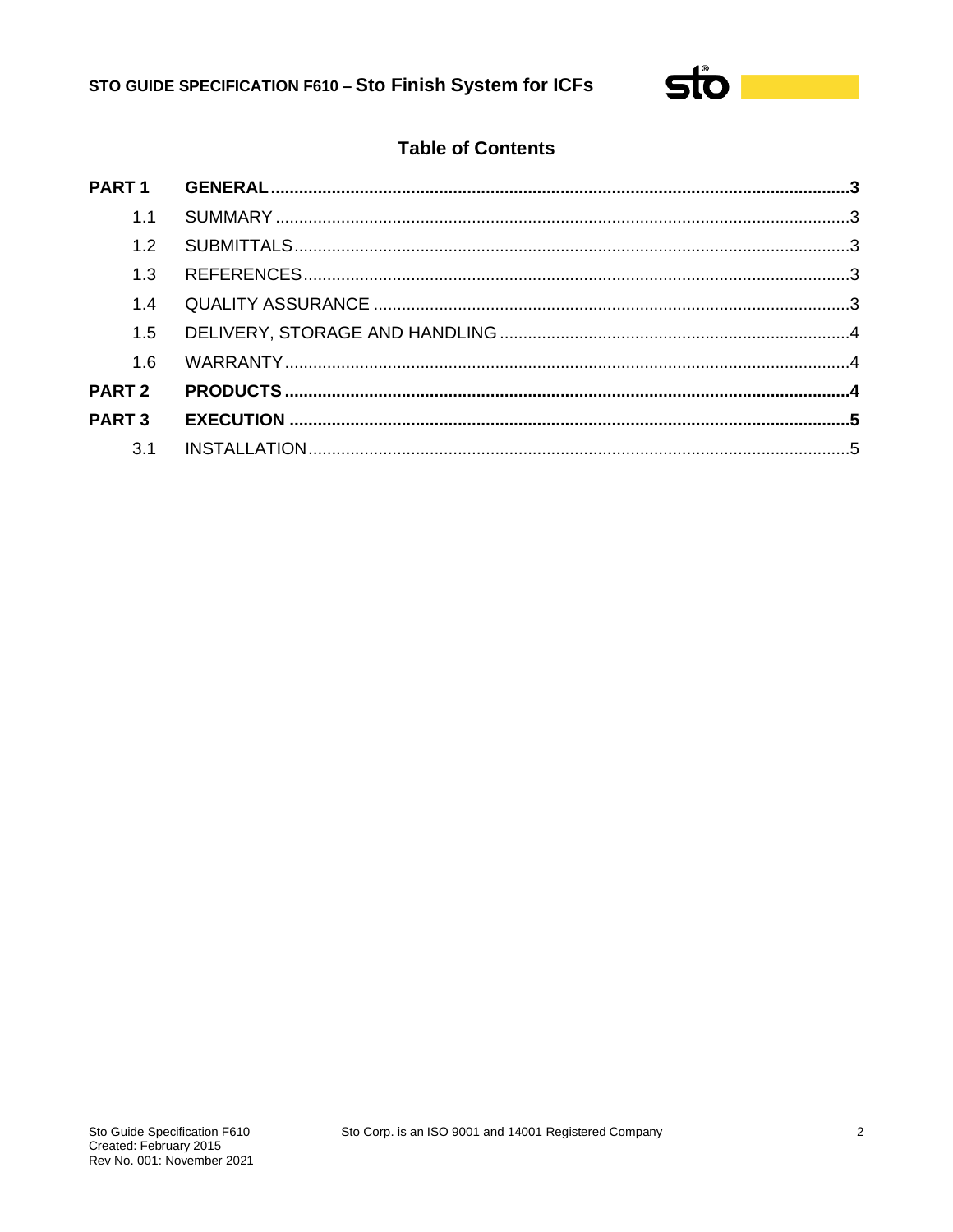

# **PART 1 GENERAL**

#### **1.1 SUMMARY**

A. Provide textured finish system for vertical above grade exterior ICF wall surfaces.

*IMPORTANT: This guide specification covers installation of a Class A textured finish system over building code compliant ICF wall construction. It does not address air sealing, construction detailing, flashing and other important aspects of design and construction that must be taken into consideration to prevent water infiltration, to prevent condensation caused by air leakage or water vapor diffusion, and to comply with applicable fire safety requirements. Consult with a qualified design professional for overall design of the wall assembly. Refer to Sto Tech Hotline No. 0900-EC, EIFS Finishes for Insulating Concrete Forms, for other information related to the direct application of textured finish systems to ICFs.*

### **1.2 SUBMITTALS**

A. Product Data: Submit manufacturer's product data and installation instructions for each material and product used. Include manufacturer's Material Safety Data Sheets.

#### **1.3 REFERENCES**

A. ASTM Standards

ASTM C 578 Standard Specification for Rigid, Cellular Polystyrene Thermal Insulation

- B. South Coast Air Quality Management District (SCAQMD) Rule 1113 **Architectural Coatings**
- C. Other Referenced Documents Sto Tech Hotline No. 0900-EC EIFS Finishes for Insulating Concrete Forms (ICFs)

### **1.4 QUALITY ASSURANCE**

- A. Manufacturer's Qualifications: The textured finish system manufacturer shall be a company with at least thirty five years of experience in manufacturing specialty finishes and regularly engaged in the manufacture and marketing of products specified herein. The manufacturer shall have an ISO 9001:2008 certified quality system and ISO 14001:2004 certified environmental management system.
- B. Installer's Qualifications: The contractor shall be qualified to perform the work specified by reason of experience. Contractor shall have at least 5 years of experience in commercial textured finish application, and shall have completed at least 3 projects of similar size and complexity. Contractor shall provide proof before commencement of work that he/she will maintain and supervise a qualified crew of applicators through the duration of the work. When requested Contractor shall provide a list of the last three comparable jobs including the name, location, and start and finish dates for the work.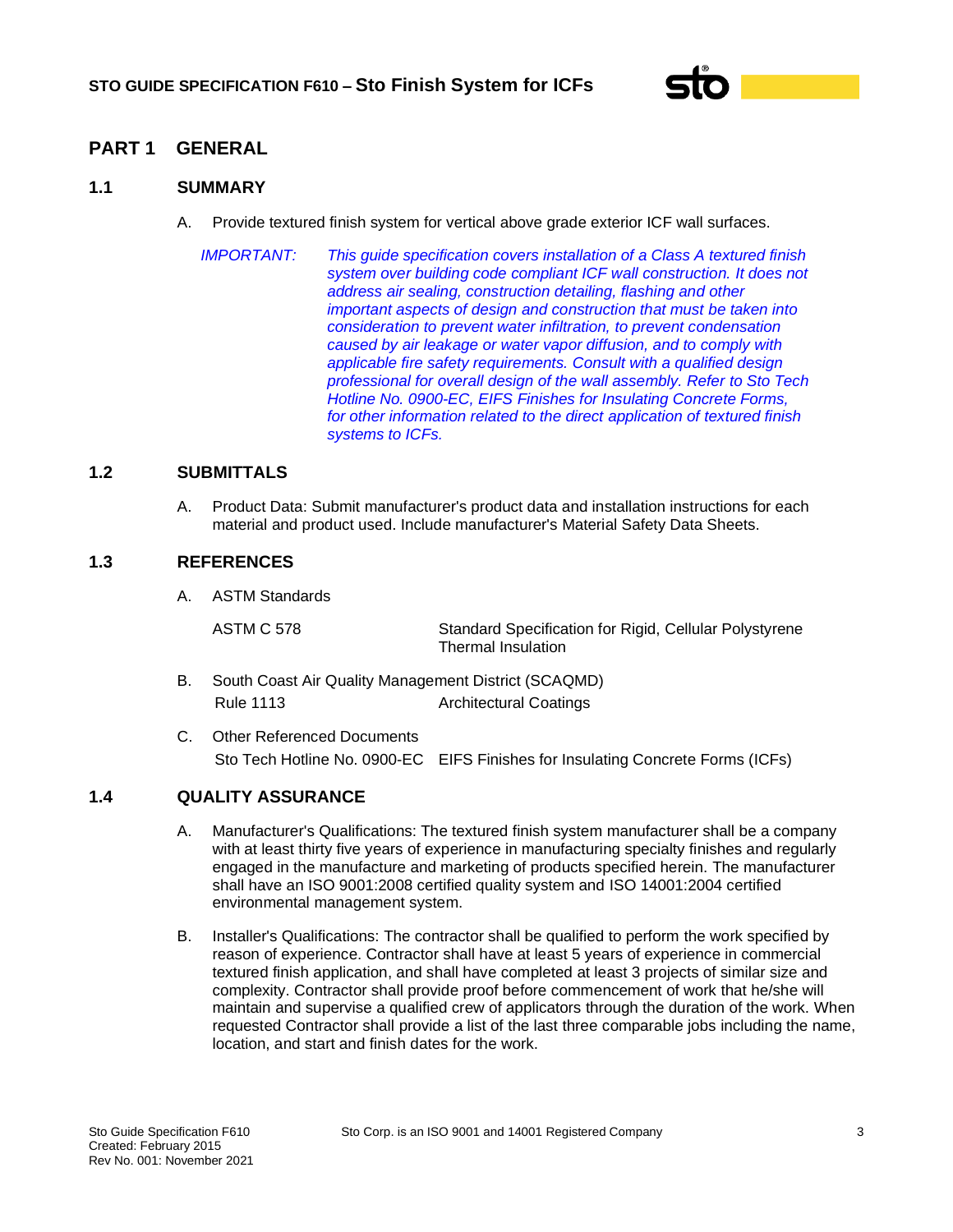

- C. Mock-ups: The contractor shall install a mock-up of the system for evaluation and approval by the design professional, building owner, or owner's representative/quality assurance agent.
- D. Testing: Testing shall be conducted as directed by the design professional, building owner, or owner's representative/quality assurance agent to verify wall assembly performance and to verify adhesion to prepared substrates before and during construction.

#### **1.5 DELIVERY, STORAGE AND HANDLING**

- A. Deliver products in original packaging, labeled with product identification, manufacturer, and batch number.
- B. Store products in a dry area with temperature maintained between 50 and 85 degrees F (10 and 29 degrees C). Protect from direct sunlight. Protect from freezing. Protect from extreme heat (>90 degrees F [32 degrees C]).
- C. Handle products in accordance with manufacturer's printed instructions.

#### **1.6 WARRANTY**

A. Provide manufacturer's standard limited warranty.

# **PART 2 PRODUCTS**

### **2.1 MATERIALS**

- A. Textured Finishes *(select one)*
	- 1. Stolit Lotusan high performance decorative and protective textured wall finish with integral color and Lotus-Effect™ technology, complies with SCAQMD Rule 1113 for architectural finishes.
	- 2. Stolit high performance decorative and protective acrylic-based textured wall finish with integral color, complies with SCAQMD Rule 1113 for architectural finishes.
	- 3. Sto Essence DPR high performance decorative and protective textured wall finish with integral color, complies with SCAQMD Rule 1113 for architectural finishes.
- B. StoSignature Finishes Stolit acrylic based textured wall finish applied over Sto Crack Defense with specialized techniques to achieve unique textures, impressions or effects. Refer to [www.stocorp.com](http://www.stocorp.com/) for StoSignature Finishes Brochure and Installation Guides.
- C. StoCast Finishes Sto custom cast pre-formed decorative and protective finish and adhesive
	- 1. StoCast Wood
	- 2. StoCast Brick
- D. Primer *(optional component)*
	- 1. Sto Primer acrylic-based sanded primer, complies with SCAQMD Rule 1113 for primers.
- E. Base Coat *(select one)*
	- 1. Sto BTS Plus one component polymer modified portland cement high build base coat
	- 2. Sto Primer/Adhesive-B one component polymer modified portland cement base coat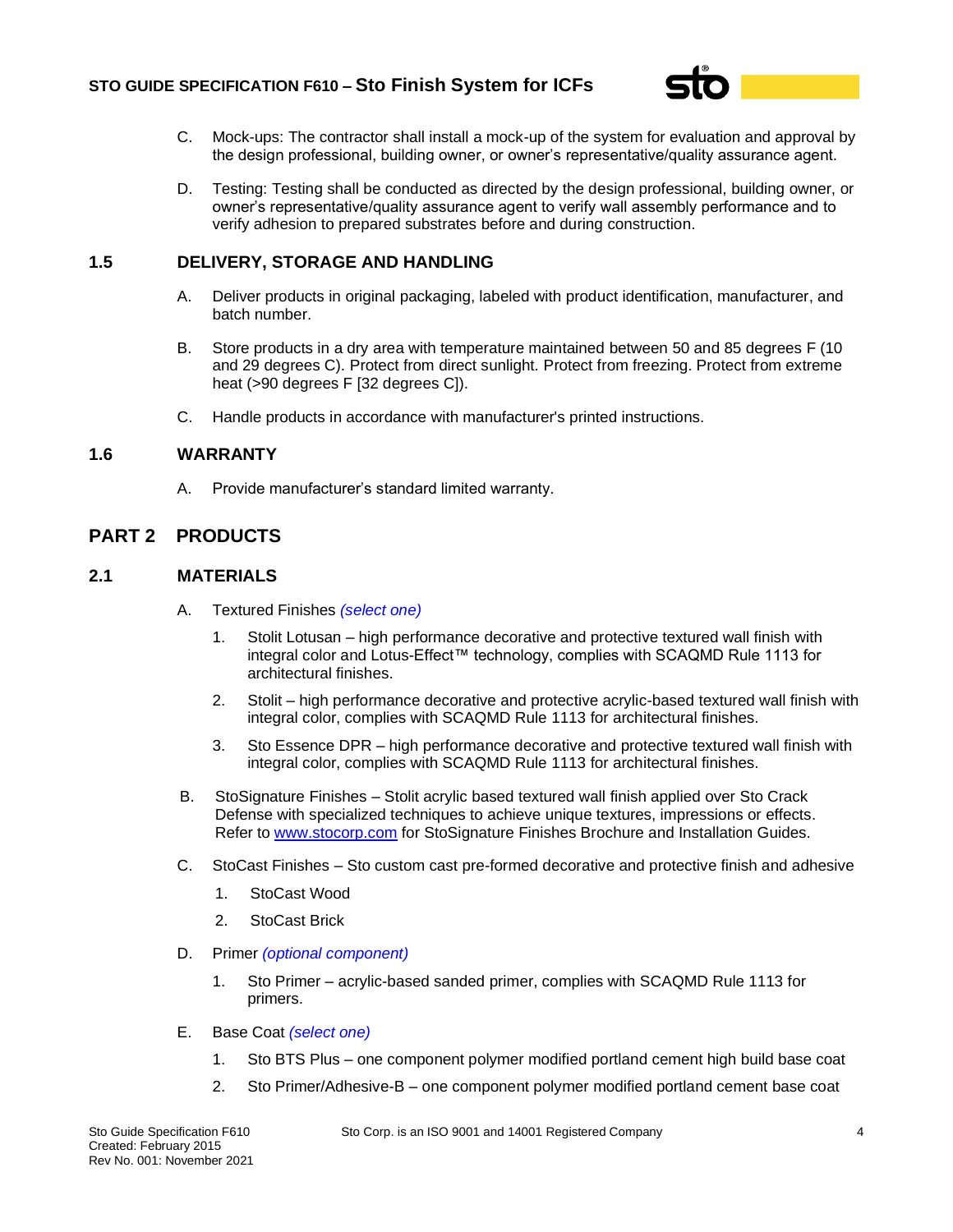

- F. Waterproof Base Coat *(select one)*
	- 1. Sto Flexyl one component acrylic-based additive combined with portland cement,complies with SCAQMD Rule 1113 for waterproofing sealers.
	- 2. Sto Watertight Coat two component acrylic-based additive with dry ingredient, complies with SCAQMD Rule 1113 for waterproofing sealers.

*NOTE: Use waterproof base coat with Sto Mesh embedded for special conditions such as projecting foam trim or similar features over the standard base coat and mesh application to waterproof these surfaces.* 

- G. Surface Reinforcement
	- 1. Sto Mesh nominal 4.5 oz/sq.yd. (153 g/sq.m.) glass fiber reinforcing mesh treated for compatibility with Sto materials
- H. ICF
	- 1. Building code compliant ICF made with EPS (expanded polystyrene) in conformance with ASTM C 578 Type I, II, or IV requirements, with embedded form ties (no plates, discs, or ribs on the surface of the EPS).

# **PART 3 EXECUTION**

### **3.1 INSTALLATION**

- A. General Surface Preparation
- B. ICF must be constructed in conformance with the applicable building code, manufacturer's written installation instructions, and installed in courses with a running bond pattern and inside and outside corners interlocked. ICF units shall not exceed 2 x 4 ft. (1.6 x 3.2 m) in dimension with the long dimension oriented horizontally on the wall surface. ICF joints shall be tightly abutted without concrete in the joints or concrete protrusions. ICF wall surface shall be free of blow-outs, or other surface defects and shall not have planar irregularities in excess of 1/16 inch (1.6 mm). ICF must be clean, dry, and free of surface contamination.

*NOTE: Where the ICF wall surface is highly irregular or out of plane or fails to conform dimensionally with the requirements of Section 3.02A1 the application of StoTherm® ci may be an acceptable means of correcting the ICF wall surface condition, as determined by the design professional, owner, or owner's representative/quality assurance agent*

#### C. Mixing

- 1. Mix Sto products in accordance with published literature. Refer to applicable Product Bulletins for specific information on use, handling, application, precautions, and limitations of specific products.
- D. Application
	- 1. Rasp the entire ICF wall surface to remove any UV degradation on the surface, to make abutting joints flush, and to minimize any planar irregularities in the surface. Ensure form ties are not exposed on the ICF surface.